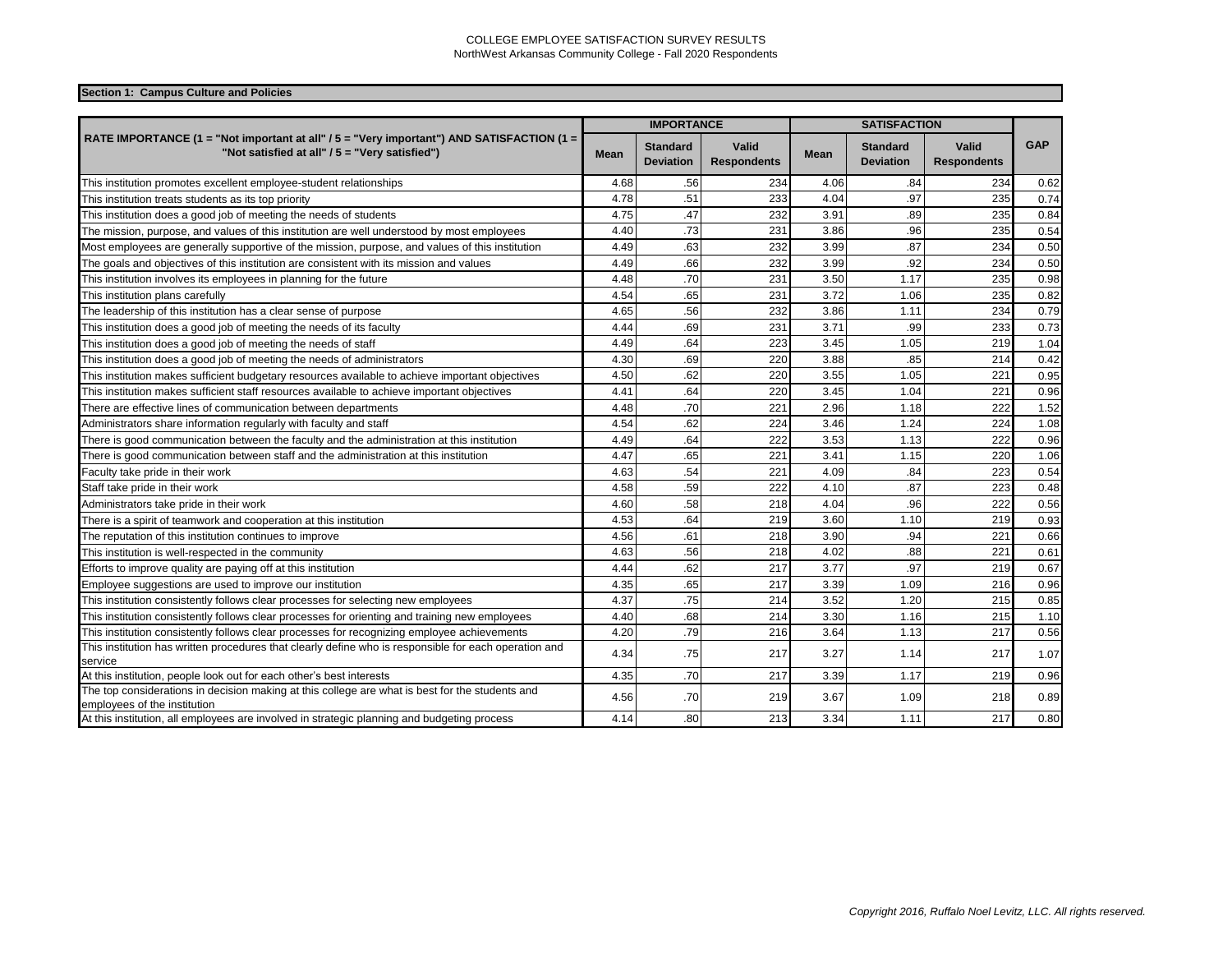# **Section 2: Institutional Goals**

| RATE: IMPORTANCE $(1 = "Not important at all / 5 = "Very important")$                 | <b>Mean</b> | <b>Standard</b><br><b>Deviation</b> | Valid<br><b>Respondents</b> |
|---------------------------------------------------------------------------------------|-------------|-------------------------------------|-----------------------------|
| Increase the enrollment of new students                                               | 4.51        | 0.65                                | 219                         |
| Retain more of its current students to graduation                                     | 4.78        | 0.50                                | 219                         |
| Improve the academic ability of entering student classes                              | 4.29        | 0.82                                | 217                         |
| Recruit students from new geographic markets                                          | 3.91        | 0.99                                | 219                         |
| Increase the diversity of racial and ethnic groups represented among the student body | 4.30        | 0.91                                | 219                         |
| Develop new academic programs                                                         | 3.95        | 0.91                                | 218                         |
| Improve the quality of existing academic programs                                     | 4.59        | 0.60                                | 219                         |
| Improve the appearance of campus buildings and grounds                                | 3.56        | 0.89                                | 217                         |
| Improve employee morale                                                               | 4.50        | 0.72                                | 219                         |
| Some other goal                                                                       | 3.12        | 1.38                                | 135                         |

| (Choose three goals that you believe should be this institution's top priorities) First priority<br>goal: | Count | <b>Percent</b> |
|-----------------------------------------------------------------------------------------------------------|-------|----------------|
| Increase the enrollment of new students                                                                   | 59    | 26.9%          |
| Retain more of its current students to graduation                                                         | 91    | 41.6%          |
| Improve the academic ability of entering student classes                                                  | 8     | 3.7%           |
| Recruit students from new geographic markets                                                              |       | 1.8%           |
| Increase the diversity of racial and ethnic groups represented among the student body                     |       | 1.8%           |
| Develop new academic programs                                                                             | 6     | 2.7%           |
| Improve the quality of existing academic programs                                                         | 28    | 12.8%          |
| Improve the appearance of campus buildings and grounds                                                    |       | 0.0%           |
| Improve employee morale                                                                                   | 16    | 7.3%           |
| Some other goal                                                                                           | 3     | 1.4%           |
| All responses                                                                                             | 219   | 100.0%         |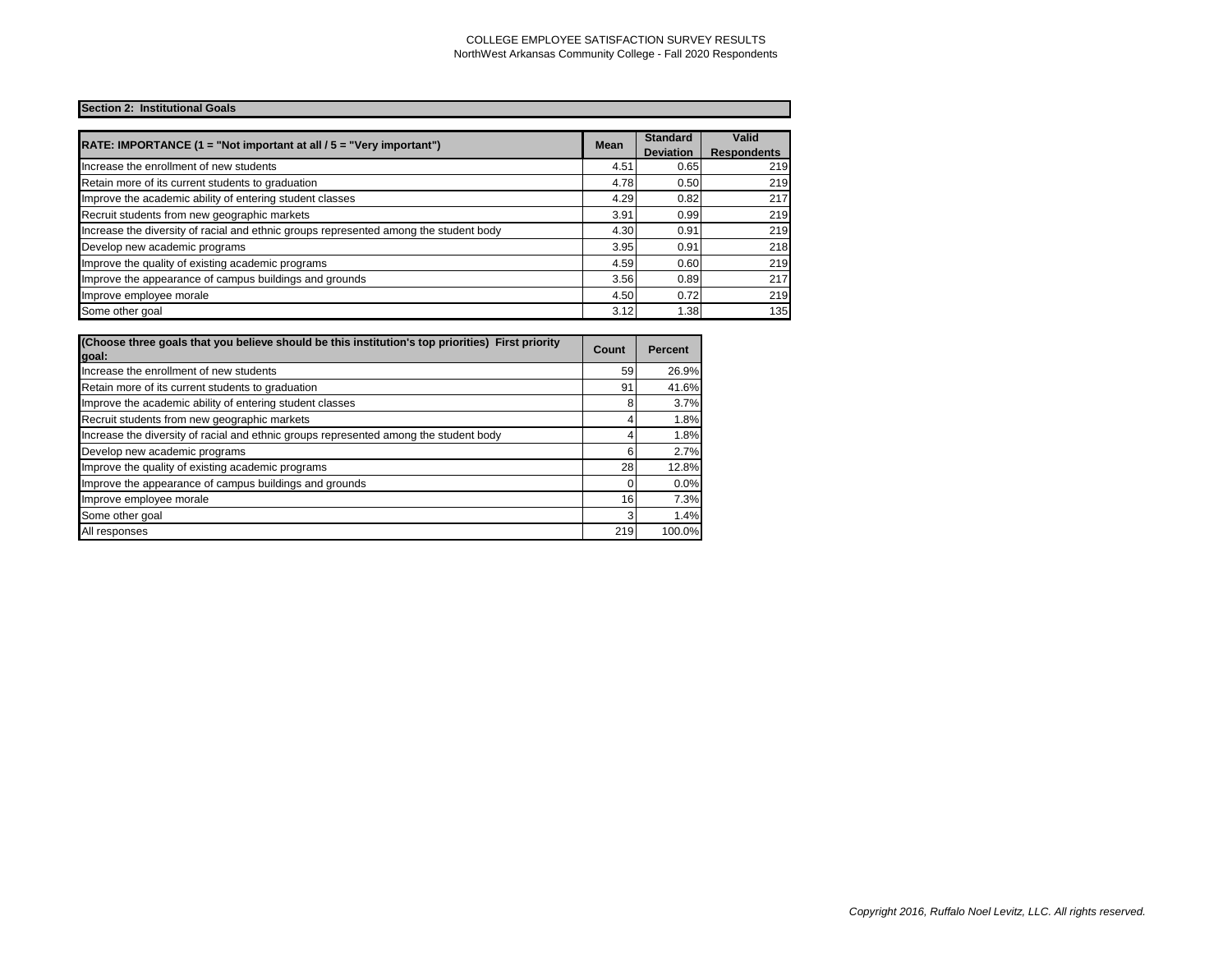| (Choose three goals that you believe should be this institution's top priorities) Second priority<br>goal: | Count | <b>Percent</b> |
|------------------------------------------------------------------------------------------------------------|-------|----------------|
| Increase the enrollment of new students                                                                    | 56    | 25.9%          |
| Retain more of its current students to graduation                                                          | 68    | 31.5%          |
| Improve the academic ability of entering student classes                                                   | 14    | 6.5%           |
| Recruit students from new geographic markets                                                               | 8     | 3.7%           |
| Increase the diversity of racial and ethnic groups represented among the student body                      | 12    | 5.6%           |
| Develop new academic programs                                                                              | 11    | 5.1%           |
| Improve the quality of existing academic programs                                                          | 30    | 13.9%          |
| Improve the appearance of campus buildings and grounds                                                     |       | 0.5%           |
| Improve employee morale                                                                                    | 14    | 6.5%           |
| Some other goal                                                                                            |       | 0.9%           |
| All responses                                                                                              | 216   | 100.0%         |

| (Choose three goals that you believe should be this institution's top priorities) Third priority<br>goal: | Count | Percent |
|-----------------------------------------------------------------------------------------------------------|-------|---------|
| Increase the enrollment of new students                                                                   | 37    | 17.1%   |
| Retain more of its current students to graduation                                                         | 19    | 8.8%    |
| Improve the academic ability of entering student classes                                                  | 25    | 11.6%   |
| Recruit students from new geographic markets                                                              | 10    | 4.6%    |
| Increase the diversity of racial and ethnic groups represented among the student body                     | 30    | 13.9%   |
| Develop new academic programs                                                                             | 22    | 10.2%   |
| Improve the quality of existing academic programs                                                         | 36    | 16.7%   |
| Improve the appearance of campus buildings and grounds                                                    | 2     | 0.9%    |
| Improve employee morale                                                                                   | 30    | 13.9%   |
| Some other goal                                                                                           | 5     | 2.3%    |
| All responses                                                                                             | 216   | 100.0%  |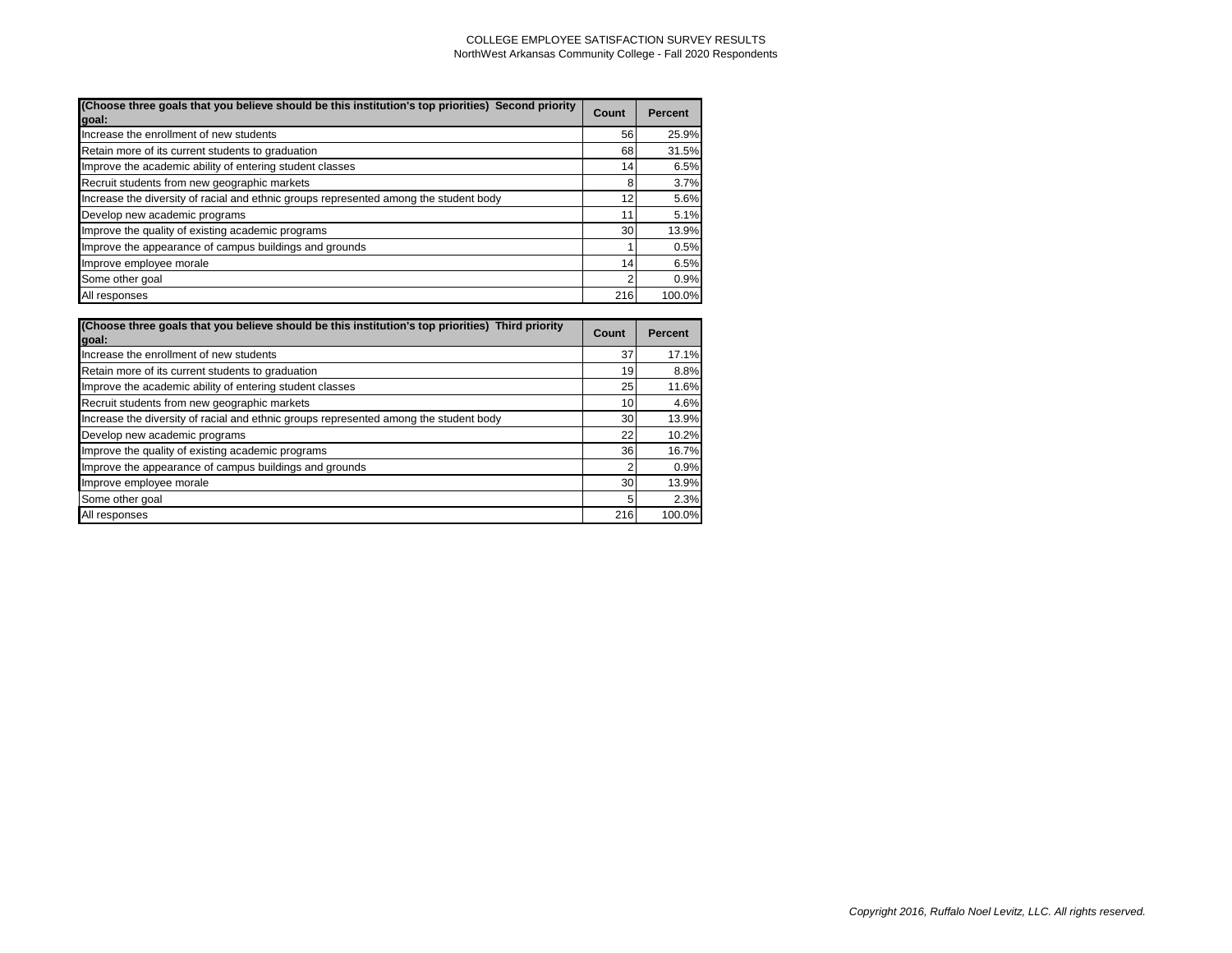| <b>TOTAL "VOTES" FOR EACH GOAL</b>                                                    | <b>First</b><br><b>Priority</b> | <b>Second</b><br><b>Priority</b> | <b>Third Priority</b> | <b>TOTAL</b>    | <b>TOTAL</b><br><b>PERCENT</b> |
|---------------------------------------------------------------------------------------|---------------------------------|----------------------------------|-----------------------|-----------------|--------------------------------|
| Increase the enrollment of new students                                               | 59                              | 56                               | 37                    | 152             | 23.3%                          |
| Retain more of its current students to graduation                                     | 91                              | 68                               | 19                    | 178             | 27.3%                          |
| Improve the academic ability of entering student classes                              |                                 | 14                               | 25                    | 47              | 7.2%                           |
| Recruit students from new geographic markets                                          |                                 |                                  | 10 <sub>1</sub>       | 22              | 3.4%                           |
| Increase the diversity of racial and ethnic groups represented among the student body |                                 | 12                               | 30                    | 46              | 7.1%                           |
| Develop new academic programs                                                         |                                 | 11                               | 22                    | 39              | 6.0%                           |
| Improve the quality of existing academic programs                                     | 28                              | 30                               | 36                    | 94              | 14.4%                          |
| Improve the appearance of campus buildings and grounds                                |                                 |                                  |                       |                 | 0.5%                           |
| Improve employee morale                                                               | 16                              | 14                               | 30                    | 60              | 9.2%                           |
| Some other goal                                                                       |                                 | ົ                                |                       | 10 <sup>1</sup> | 1.5%                           |
| All responses                                                                         | 219                             | 216                              | 216                   | 651             | 100.0%                         |

| Section 3: Involvement in planning and decision-making |  |
|--------------------------------------------------------|--|
|                                                        |  |

| RATE: INVOLVEMENT (1 = "Not enough involvement" $/3$ = "Just the right involvement" $/5$ =<br>"Too much involvement") | <b>Mean</b> | <b>Standard</b><br><b>Deviation</b> | Valid<br><b>Respondents</b> |
|-----------------------------------------------------------------------------------------------------------------------|-------------|-------------------------------------|-----------------------------|
| How involved are: Faculty                                                                                             | 2.90        | 0.89                                | 210                         |
| How involved are: Staff                                                                                               | 2.46        | 0.84                                | 211                         |
| How involved are: Deans or directors of administrative units                                                          | 3.33        | 0.78                                | 210                         |
| How involved are: Deans or chairs of academic units                                                                   | 3.36        | 0.81                                | 210                         |
| How involved are: Senior administrators (VP, Provost level or above)                                                  | 3.54        | 0.77                                | 209                         |
| How involved are: Students                                                                                            | 2.39        | 0.85                                | 210                         |
| How involved are: Trustees                                                                                            | 3.37        | 0.79                                | 208                         |
| How involved are: Alumni                                                                                              | 2.66        | 0.85                                | 206                         |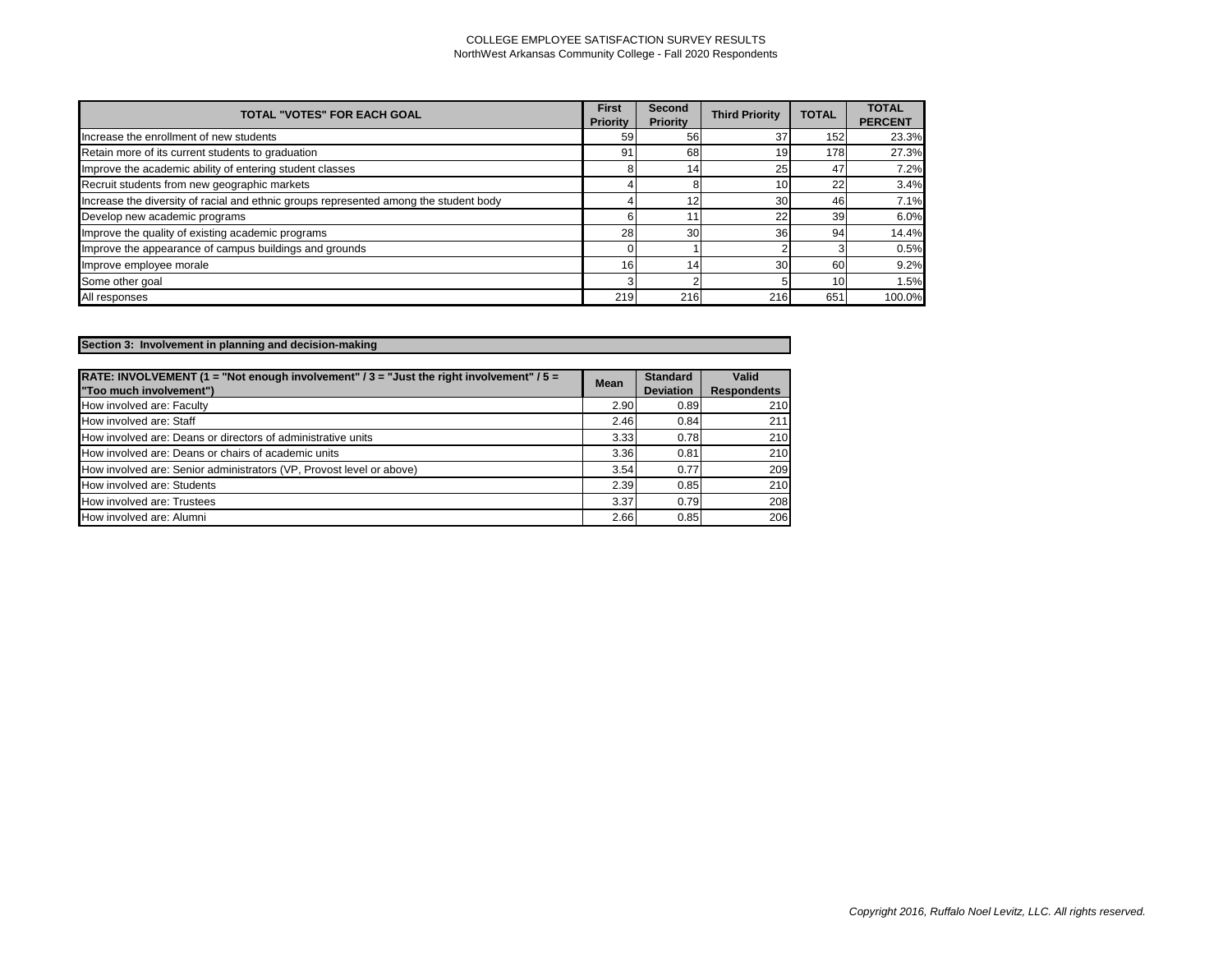## **Section 4: Work environment**

| RATE IMPORTANCE (1 = "Not important at all" / 5 = "Very important") AND SATISFACTION (1 =<br>"Not satisfied at all" / 5 = "Very satisfied") |      | <b>IMPORTANCE</b>                   |                                    | <b>SATISFACTION</b> |                                     |                             |            |
|---------------------------------------------------------------------------------------------------------------------------------------------|------|-------------------------------------|------------------------------------|---------------------|-------------------------------------|-----------------------------|------------|
|                                                                                                                                             |      | <b>Standard</b><br><b>Deviation</b> | <b>Valid</b><br><b>Respondents</b> | <b>Mean</b>         | <b>Standard</b><br><b>Deviation</b> | Valid<br><b>Respondents</b> | <b>GAP</b> |
| It is easy for me to get information at this institution                                                                                    | 4.56 | 0.53                                | 212                                | 3.40                | 1.10                                | 214                         | 1.16       |
| learn about important campus events in a timely manner                                                                                      | 4.21 | 0.72                                | 213                                | 3.89                | 0.94                                | 213                         | 0.32       |
| I am empowered to resolve problems quickly                                                                                                  | 4.42 | 0.64                                | 213                                | 3.71                | 1.07                                | 214                         | 0.71       |
| am comfortable answering student questions about institutional policies and procedures                                                      | 4.26 | 0.75                                | 211                                | 3.65                | 0.97                                | 213                         | 0.61       |
| I have the information I need to do my job well                                                                                             | 4.63 | 0.58                                | 213                                | 3.94                | 0.87                                | 213                         | 0.69       |
| My job responsibilities are communicated clearly to me                                                                                      | 4.62 | 0.59                                | 213                                | 3.98                | 0.99                                | 214                         | 0.64       |
| My supervisor pays attention to what I have to say                                                                                          | 4.63 | 0.54                                | 213                                | 4.13                | 1.06                                | 213                         | 0.50       |
| My supervisor helps me improve my job performance                                                                                           | 4.54 | 0.60                                | 212                                | 4.08                | 1.08                                | 212                         | 0.46       |
| My department or work unit has written, up-to-date objectives                                                                               | 4.30 | 0.71                                | 210                                | 3.62                | 1.13                                | 213                         | 0.68       |
| My department meets as a team to plan and coordinate work                                                                                   | 4.41 | 0.68                                | 213                                | 3.91                | 1.19                                | 214                         | 0.50       |
| My department has the budget needed to do its job well                                                                                      | 4.58 | 0.54                                | 210                                | 3.23                | 1.08                                | 212                         | 1.35       |
| My department has the staff needed to do its job well                                                                                       | 4.57 | 0.56                                | 209                                | 3.19                | 1.19                                | 212                         | 1.38       |
| I am paid fairly for the work I do                                                                                                          | 4.60 | 0.61                                | 210                                | 3.06                | .26                                 | 212                         | 1.54       |
| The employee benefits available to me are valuable                                                                                          | 4.60 | 0.64                                | 207                                | 4.05                | 1.13                                | 208                         | 0.55       |
| I have adequate opportunities for advancement                                                                                               | 4.19 | 0.87                                | 207                                | 3.21                | 1.22                                | 210                         | 0.98       |
| have adequate opportunities for training to improve my skills                                                                               | 4.36 | 0.67                                | 210                                | 3.62                | 1.10                                | 212                         | 0.74       |
| I have adequate opportunities for professional development                                                                                  | 4.35 | 0.71                                | 208                                | 3.59                | 1.18                                | 210                         | 0.76       |
| The type of work I do on most days is personally rewarding                                                                                  | 4.57 | 0.61                                | 208                                | 4.21                | 0.96                                | 213                         | 0.36       |
| The work I do is appreciated by my supervisor                                                                                               | 4.54 | 0.61                                | 210                                | 4.20                | 0.98                                | 213                         | 0.34       |
| The work I do is valuable to the institution                                                                                                | 4.57 | 0.57                                | 210                                | 4.19                | 0.97                                | 213                         | 0.38       |
| I am proud to work at this institution                                                                                                      | 4.60 | 0.60                                | 211                                | 4.38                | 0.84                                | 213                         | 0.22       |